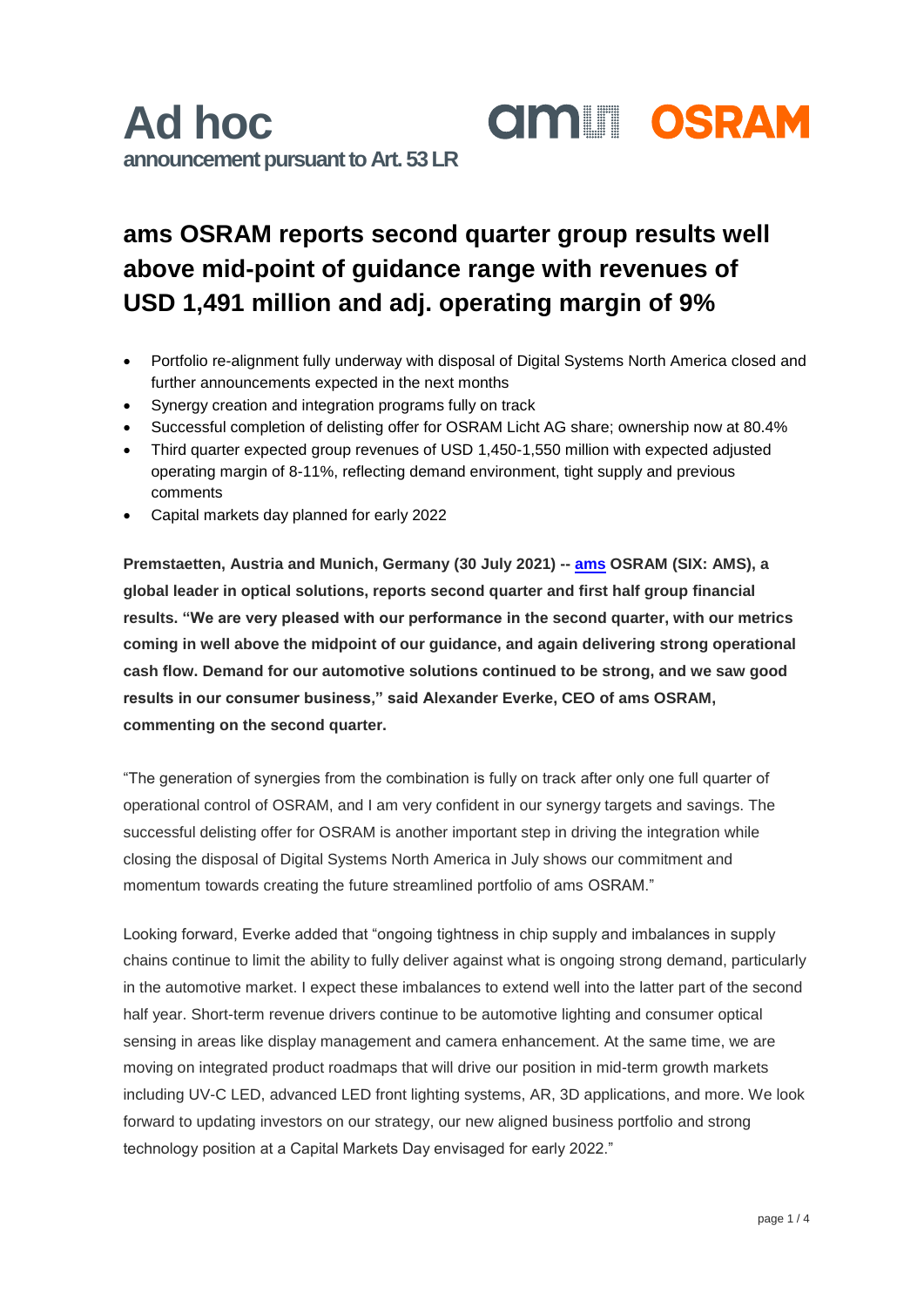# <span id="page-1-0"></span>**AMILI OSRAM**

Second quarter group revenues were USD 1,491 million, 3% lower sequentially compared to the first quarter 2021, in line with typical seasonality in the group's end markets. Comparable prior year figures are not available due to the acquisition of  $OSRAM$ . Adjusted<sup>1</sup> group gross margin for the second quarter 2021 was 33%, down from 35% for the first quarter 2021 with comparable prior year figures not available. First half group revenues were USD 3,035 million with comparable prior year figures not available [d](#page-1-0)ue to the acquisition of OSRAM. Adjusted<sup>1</sup> group gross margin for the first half 2021 was 34% with comparable prior year figures not available.

The adjusted<sup>[1](#page-1-0)</sup> group result from operations (EBIT) was USD 131 million or 9% of revenues for the second quarter compared to USD 172 million or 11% for the first quarter (excluding adjustments: USD -144 million or -10% of revenues for the second quarter) with comparable prior year figures not available. The group result from operations excluding adjustments for the second quarter reflects an impairment charge related to certain manufacturing assets in Asia in our Semiconductors consumer business following a review of useful life. This is a one-time, non-cash effect of approximately USD 182 million which solely relates to tangible fixe[d](#page-1-0) assets. Adjusted<sup>1</sup> group result from operations (EBIT) was USD 303 million or 10% of revenues for the first half 2021 with comparable prior year figures not available.

Adjusted<sup>[1](#page-1-0)</sup> group net income was USD 84 million for the second quarter compared to USD 89 million for the first quarter with comparable prior year figures not available (excluding adjustments: USD -[1](#page-1-0)90 million for the second quarter). Adjusted<sup>1</sup> basic/diluted earnings per share<sup>2</sup> for the second quarter were USD 0.32/0.32 or CHF 0.29/0.29 and USD -0.73/-0.73 or CHF -0.67/-0.67 excluding adjustments. Adjusted<sup>[1](#page-1-0)</sup> group net income was USD 174 million for the first half with comparable prior year figures not available (excluding adjustments: USD -[1](#page-1-0)93 million). Adjusted<sup>1</sup> basic/diluted earnings per share<sup>3</sup> for the first half were USD 0.70/0.69 or CHF 0.63/0.63 and USD -0.70/-0.70 or CHF -0.64/-0.64 excluding adjustments.

The group operating cash flow for the second quarter was robust at USD 229 million while group free cash flow reached USD 176 million. The group operating cash flow for the first half was healthy at USD 478 million with group free cash flow reaching USD 329 million. Group net debt stood at USD 2,296 million on 30 June 2021, translating into a group leverage of 1.7x net [d](#page-1-0)ebt/adjusted<sup>1</sup> EBITDA. Cash and cash equivalents were USD 1,613 million on 30 June 2021, also reflecting the

-

<sup>1</sup> Excluding M&A-related, transformation and share-based compensation costs as well as results from sale of business and equity investments

<sup>2</sup> Based on 261,165,151 basic / 261,469,132 diluted shares

<sup>3</sup> Based on 261,075,946 basic / 261,739,155 diluted shares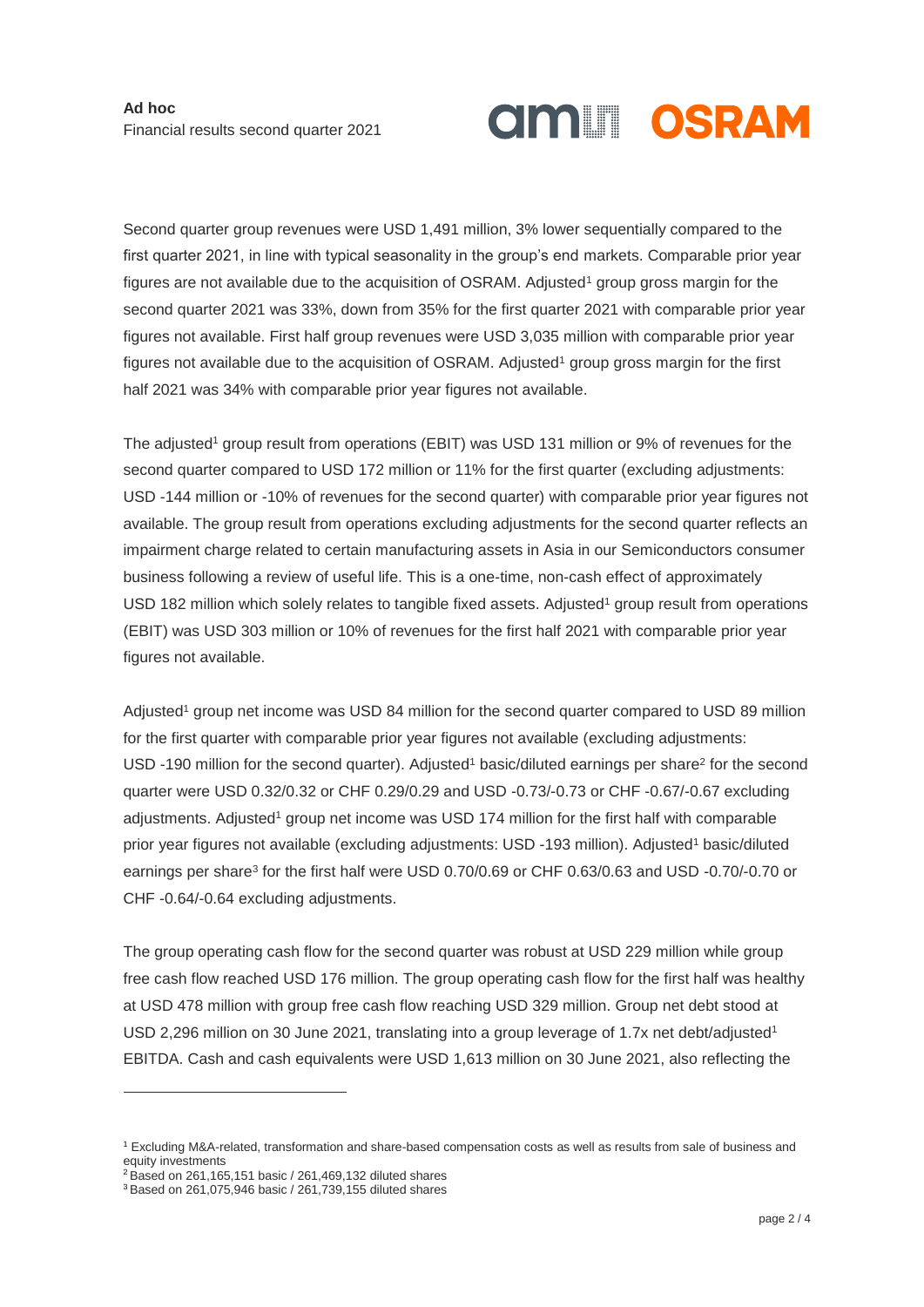# **AMILI OSRAM**

settlement of the delisting offer for OSRAM Licht AG at a total consideration of USD 436 million.

The group's Semiconductors segment showed a very healthy development generating 64% of revenues in the second quarter of 2021, combined with a robust adjusted operating margin of 13%. In this segment, the automotive market area continued to show very strong demand, with total backlog further increasing. The consumer market area also recorded a healthy performance in line with seasonal effects, driven by the group's range of optical sensing solutions. ams OSRAM pursues development activities for new optical solutions in light sensing and 3D technologies including solutions for world-facing AR and 3D authentication as well as camera enhancement and display management. Other innovation areas encompass future near-to-eye visualization and sensing technologies for AR devices. The industrial and medical market areas showed very attractive results benefitting from increasing macroeconomic momentum. Demand for industrial lighting applications has seen a robust recovery while horticultural lighting demand is expanding. Medical and other imaging product lines also developed positively in the quarter.

The Lamps & Systems (L&S) segment recorded a very solid overall performance in the second quarter providing 36% of revenues. The L&S automotive business including traditional markets performed strongly and contributed very positively to group results, driven by a sustained demand recovery and in line with typical seasonality. Other parts of the L&S business recorded a very attractive recovery in industrial demand including building-related end markets while certain industrial and medical markets still saw a mixed demand environment.

For the third quarter 2021, ams OSRAM expects group revenues of USD 1,450-1,550 million which exclude the disposed revenues of the DS North America business, slightly up sequentially at the midpoint, with an expected adjusted operating (EBIT) margin of 8-11%, based on currently available information and exchange rates. This expectation reflects continuing strong demand in the automotive market where the supply situation remains constrained as well as a decreased revenue contribution year-on-year from the consumer market, in line with previous comments. As previously communicated, ams OSRAM expects group revenues for the second half year to be slightly higher compared to the first half year, using the comparable revenue basis.

The half year report 2021 including additional financial information is available on the company website at [https://ams.com/financial-reports.](https://ams.com/financial-reports)